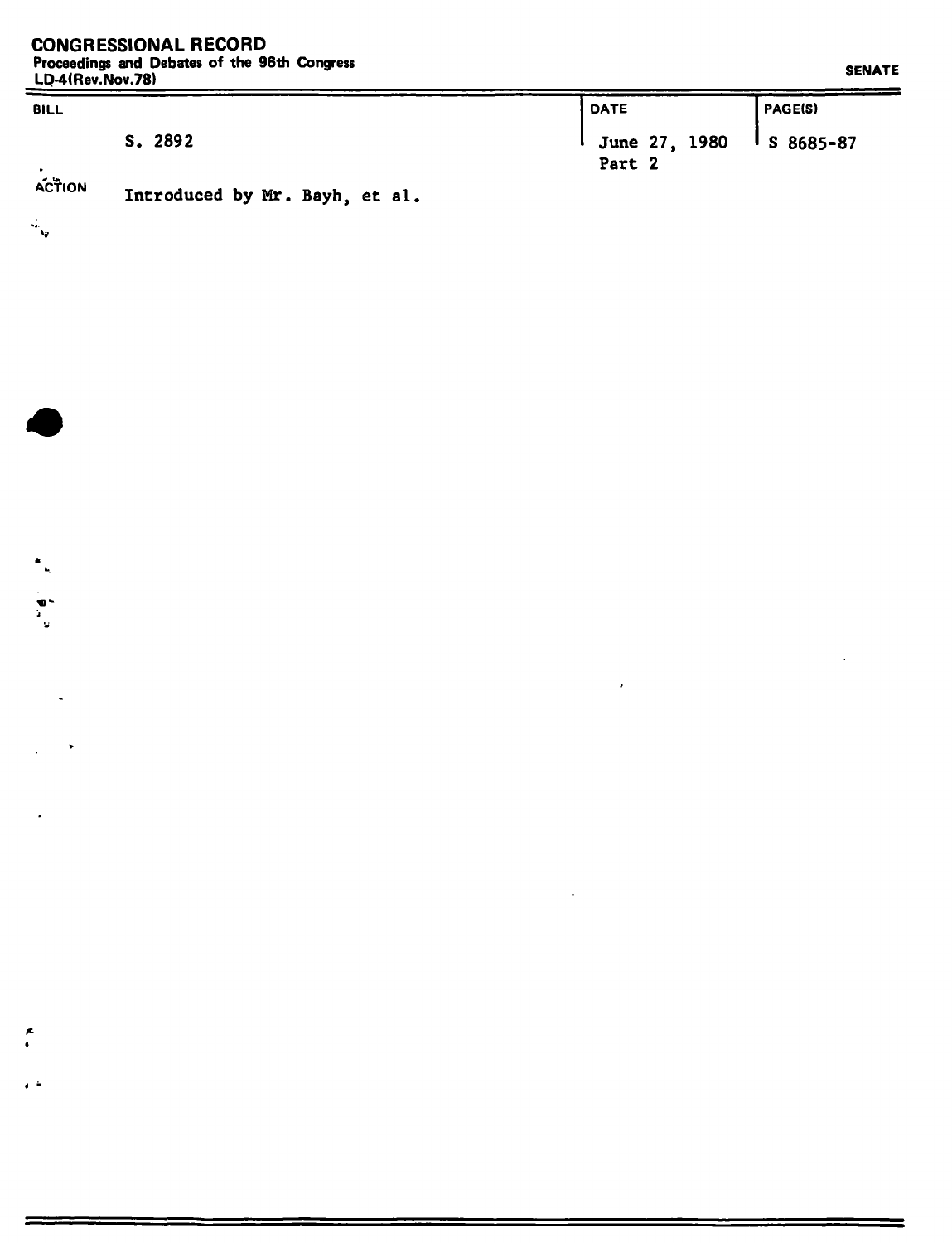Be it enacted Representative America in Co Secretary of the to engage in a bility of expand er Plant, Nort Power, Pick-Sl Western Divisio Wyoming.

 $\mathcal{P}_{\mathcal{M}}$ 

 $\tilde{\cdot}$ 

By Mr. BAYH (for himself, Mr. THURMOND, Mr. MATHIAS, Mr. MORGAN, and Mr. PERCY):

part of the

ictric Power.

a program,

a study to

if enlarging

ant to ap-

ts. No new

d as the en-

d into exist-

he Missouri

ment of the

wer genera-

es of water

resent plant

tort this bill.

lous consent

the bill was

RECORD, as

and House of

id States of

id. That the

**by authorized** 

ine the feasi-

by Dam Pow-<br>Hydroelectric

sin program,

shen County.

e RECORD.

S. 2892. A bill to amend the patent law to restore the term of the patent grant for a period of time that non-patent regulatory requirements prevent the marketing of a patented product; to the Committee on the Judiciary.

#### PATENT TERM RESTORATION ACT

**. Mr. BAYH. Mr. President. today I** am introducing the Patent Term Restortion Act of 1980. This bill has been drafted as a part of a package of bills that I have introduced to strengthen the patent and trademark system which is one of the greatest incentives to innovation and productivity.

The legislation that I am introducing is designed to restore up to 7 years of a patent's 17-year life that is effectively lost due to Government required premarket review requirements. The bill is in no way an attack on the necessity of making sure that new products such as drugs are safe for public consumption. but addresses the inequity of the Government's granting a 17-year patent with one hand and then saying that the product cannot be used until certain tests are completed during which time the life of the patent is ticking away.

In the past 15 to 20 years a number of laws have been enacted requiring that certain products be tested to assure that they are safe for marketing in the areas of public health and the environment. Gradually as more and more sophisticated tests are relied on, the time period needed to clear this review has grown. In 1962, for example, it took approximately 2 years and \$4 million to bring a new pharmaceutical product from the laboratory to the marketplace. It now takes 8 years and \$50 million to complete

this testing period. Thus, it is not unated on the common for a company to find itself having used up one-half of the patent's life without having recovered anything in the market. This fact coupled with the known failure rate of new products is a very real discouragement to innovation which has been the historic basis of our prosperity.

> In the mid-1960's the United States was introducing about 42 new pharmaceutical entities a year; today that average is merely 16 new drugs a year which is a decline of 62 percent in 15 years. This type of trend has occurred in a number of areas where the United States was once preeminent and represents a very serious threat to our standard of living. Unless these trends are turned around we will find ourselves not only dependent on foreign sources for our oil but for our technology. Right now the importation of foreign manufactured goods is the second biggest drain on our economy behind oil imports. While the West Germans and Japanese are redoubling their research and development efforts, many of our own companies are cutting back on their research. Strengthening the patent and trademark system is one of the most effective means of turning this dangerous trend around. The present bill is a part of this endeavor.

> As Thomas Jefferson said while drafting the United States' first patent law<br>in 1793, "ingenuity should receive a liberal encouragement." The 17-year term of our patents was designed under this philosophy, but when our regulatory<br>processes effectively cut this term in half it should be no surprise that innovation suffers. If this trend is left unchanged we will witness continuing losses of leadership in important economic field to foreign competitors who fully understand the importance of rewarding innovation.

> The thrust of the present bill is that for products subject to Government premarket review requirements (which toll against the life of the patent) a period equal to the time required for this clearance will be granted to extend the patent's life up to a maximum of 7 years. If the product does not clear the review no extension of the patent will be granted. Further, such restoration of the patent will apply only to the specific product or use involved in the regulatory approval and not to the entire range of products that might result from the original patent grant.

> It is my wish that next year the Senate Judiciary Committee conduct hearings on the patent and trademark system and its effect on American innovation and productivity. The patent restoration bill will be a part of this hearing. The Judiciary Committee has already reported out and the Senate has overwhelmingly passed two pieces of legislation that I introduced; S. 414, the Bayh-Dole patent policy bill, and S. 2446, on patent reexamination. Many of my colleagues from both sides of the aisle have joined in these efforts because of overwhelming evidence that has been compiled showing patents and trademarks to be essential to innovation. The patent and trademark

system has received more attention in the past 2 years than at any time since I have been in the Senate as our innovation and productivity slump has focused attention on what factors actually contribut to developing new products and inventions. This effort must continue, and I feel sure that the present bill will be an important part of this investigation. I urge my colleagues to give this legislation very serious consideration and hope that they will join me in supporting the Patent Restoration Act of 1980.

I ask unanimous consent to that the text of the bill and a section-by-section analysis be printed in the RECORD.

There being no objection, the bill and analysis were ordered to be printer in the RECORD, as follows:

### **B. 2892**

Be it enacted by the Senate and House of Representatives of the United States of<br>America in Congress assembled, That this Act may be cited as the "Patent Term Restoration Act of 1980."

SEC. 2. (a) The congress finds that-

(1) the United States patent system has<br>provided a major incentive for the investment necessary for innovation and new product development;

(2) protection of health and the environment is a necessary concern of the Federal Government and many patented products may not be marketed commercially until the product has been approved in accordance with various Federal health and environmental laws:

(3) the time necessary for the testing of such products and the regulatory review or notification period substantially reduce the period of commercial exclusivity which the Congress intended a patented product to enjoy;

(4) such a reduction in the commercial exclusivity period discourages research and<br>innovation and prevents important new products from being made available to the public:

(5) restoration of the rights afforded by the grant of patents to their full period of exclusivity is a necessary prerequisite to restoring the United States to an innovative leadership position.

(b) It is the policy of the United States that the term of patents for products subject to premarketing regulatory review or notification should be extended to compensate for delays in commercialization of such products resulting from government regulation.

SEC. 3. Title 35 of the United States Code, entitled "Patents" is amended by adding the following new section immediately after Section 154:

#### "SEC. 155. RESTORATION OF PATENT TERM

"(a) (1) Except as provided in paragraph (2), the term of a patent which encompasses within its scope a chemical product, a process for use of a chemical product, or a device subject to a regulatory review period shall be extended by the amount of time equal to the regulatory review period for such chemical product or device if-

"(A) the owner of record of the patent gives notice to the Commissioner in compliance with the provisions of subsection  $(b)$  (1);

"(B) the regulatory review period resulted in the removal of restrictions on the commercial marketing of such product, or device; and

"(C) the patent has not expired prior to notice to the Commissioner under subsection (b) (1).

"The rights derived from any claim of any patent so extended shall be limited in scope during the period of any extension to the chemical product or device subject to the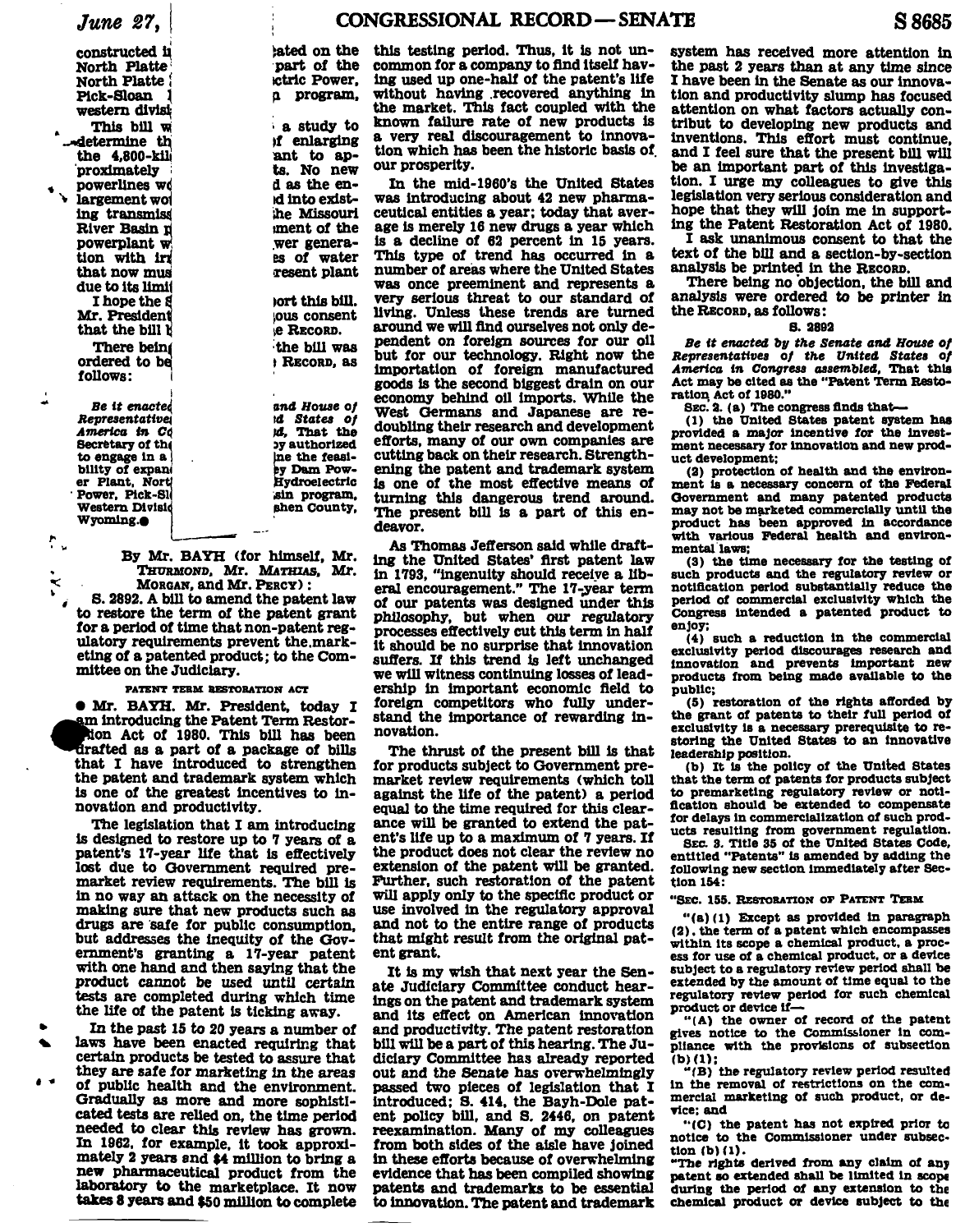regulatory review period and to the statu-<br>tory use for which regulatory review was tory use for which regulatory review was required. "(2). In no event shall the term of any

patent be extended for more than seven<br>years.<br>"(b) (1) Within 90 days after termination

of a regulatory review period, the owner of record of the patent shall notify the Commissioner that the regulatory review period has ended. Such notification shall be in writing and shall:

 $f(A)$  state the date on which the regulatory review period commenced and ended;

"(B) identify the device or specify the chemlcal identlty of the chemlcal product and the statutory use for which regulatory review was required.

"(C) state that the requirement of subsection  $(a) (1) (B)$  has been satisfied; and

(D) identlfy the claim of the patent to which the extension is applicable and the length of time of the regulatory review period for whlch the term of such patent is to be extended.

" (2) Upon recelpt of the notice required by paragraph (1). the Commissloner shall promptly publlsh the informatlon noticed in the Official Gazette of the Patent and

Trademark Office.<br>"(3) The Commissioner shall issue a certificate of extension, under seal, stating the fact and length of the extension and identifying the product or device and the use and the claim to which such extension is applicable. Such certiflcate shall be recorded in the official flle of each patent extended. and such certiflcate shall be considered as part of the original patent.<br>"(4) Any patent extension granted under

this section shall be revoked by the Commissioner if the person subject to the regulatory revlew period is convicted by a court of a criminal vlolatlon for submlttlng false, flctitlous. fraudulent, or misleading data in support of the appllcation, petition, request, or notlflcation described in subsection (c) (41 on whioh such patent extension Is based.

"(c) As used in this section:<br>"(1) The term 'chemical product' means-

"(A) any new drug, new animal drug, food<br>additive, and color additive as defined in section 201 of the Federal Food, Drug, and Cosmetic Act:

"(B) any human or veterlnary blological product as deflned in section 351(a) of the Public Health Bervice Act or in regulations issued under the virus, serum, toxin and analogous products provisions of the Act of Congress of March 4, 1913;

**(C)** any pesticide as de'flned in section **2**  of the Federal Insecticide, Fungicide, and Rodenticide Act; and<br>"(D) any chemical substance or mixture

as defined in section 3 of the Toxic Substances Control Act.

**"(2)** The term 'device' means any device as defined in Section 201(h) of the Federal Food. Drug, and Cosmetic Act and described in, section  $513(R) (1) (C)$  of such Act.

(3) The term 'mator health **or** envlronmental effects test' means an experiment to determine or evaluate health or environmental effects which requires at least six months to conduct, not includfng any period for analysis or conclusions..

"(4) The term 'regulatory review period' means--

"(A) with respect to a new drug or a human biological product, a perlod com mencing on the date the patentee, his assignee, or his licensee has requested an exemption for investigation with respect to such drug or blological product under sec such arrive of the booten steps that Food. here exerent Food. here is real Food. hug. and Cosmetic Act and end-<br>the fed-<br>ing on the date an application with respect ing on the date an application with respect to such drug submitted under section  $505(b)$ or section  $507(f)$  of such Act is approved or

such blologlcal product la licensed under section 351(d) of the Public Health Service Act:

 $"$ (B) with respect to a new animal drug, a neriod commencing on the date the patentee. his assignee, or his licensee has requested an exemption for investigation with respect to such anlmal drug under sectlon 512(j) of the Federal Food. Drug, and Cosmetic Act and ending on the date an application with respect to such animal drug submitted under section 512(b) of such Act is approved;

"(C) with respect to a veterinary biological product, a perlod commencing on the date the patentee, his assignee, or his licensee has requested authority to prepare an experimental product under the virus, serum, toxin and analogous products provisions of the Act of Congress of March **4.** 1913 and ending on the date such biological product **is licensed under such Act;**<br>"(D) with respect to a food additive, a

period commencing on the date the patentee,<br>his assignee, or his licensee initiates a major health or environmental effects test relied upon to establish the safety of such food additive in a petition submitted under section 409 of the Federal Food, Drug, and Cosmetic Act requesting issuance of a reg- ' ulation prescribing the conditions under which such additive may be safely used and ending on the date such regulation becomes effective;

**"(E)** with respect to a color addltive, **8**  his assignee, or his licensee initiates a major health or envlronmental eflects test relied upon to show that such color additive 'will be safe for its intended uses in a petition requesting the issuance of a regulation list-<br>ing such use and ending on the date such a regulation becomes effective;<br>"(F) with respect to a pesticide, a period

commencing on the earlier of the date the patentee, his asslgnee, or his licensee (I) initiates a major health or environmental effects test on such pesticide, the date from Which 1s submitted in a request for reglstration of such pesticide under Section 3<br>of the Federal Insecticide, Fungicide, and Rodenticide Act, (11) requests the grant of an experimental use permit under Section 5 of such Act, or (111) submits an application for registration of such pesticide pursuant to Section 3 of such Act, and ending on the date such pesticide is first registered, either conditionally or fully;

 $C(G)$  with respect to a chemical substance or mixture for which notification is required under section  $5(a)$  and which is subject to a rule requiring testing under section 4(a) of the Toxic Substances Control Act. a period commencing on the date the patentee. his assignee, or his llcensee has inltiated the testing required in such rule and ending on the expiration of the premanufacture notiflcation period for such chemlcal substance or mixture, or if an order or in-<br>junction is issued under section  $5(e)$  or  $\tilde{b}(f)$  of such Act, the date on which such order or injunction **is** dissolved or set aside:

or mixture for which notification is required under Section S(a) but which is not subject to a testing rule under Section 4 of the Toxic Bubstances Control Act, a period commencing on the earlier of the date the patentee, **his**  assignee or his licensee-<br>(1) submits a premanufacture notice, or

(ii) initiates a major health or environmental effects test on such substance, the data from whlch is included in the premanu- facture notice for such substance,

and ending on the expiration of the premanufacture notiflcation period for such substauce or if an order or injunction is issued under Sectlon 5(e) or 5(f) of such Act. the date on which such order or such injunotion **is** dissolved or set aside; and

**"(1)** with respect to a device, a period

commencing on the date the patentee, his assignee or his licensee has requested an assignee or he he he has requested an such device under section 520(g) of the Federal Food. Drug, and Cosmetic Act and ending on the date an application with re-spect to such device submitted under section 515(c) of such Act is approved.<br>"except that the regulatory review period

shall not be deemed to have commenced un-<br>til a patent has been granted for the chemical product or device or the use of such product or device subject to the regulatory review period. In the event the regulatory review period has commenced prlor to the effective date of this section, then the com-<br>mencement of the regulatory review period mencement of the regulatory review period<br>shall be considered to be such effective date." Every a every subject to the regular we period. In the event the regular we period has commenced prior to ive date of this aection, then the event of the regulatory review per be considered to be such effective description

# SECTION-BY-SECTION ANALYSIS OF<br>PATENT TERM REBTORATION ACT

Overview.-The bill compensates a patent holder for tlme lost In whlch to commerclalize the patented product because of Federal premarket testing or regulatory review re-<br>quirements. This is accomplished by extending the patent by  $\mathbf{g}$  period of time equal  $t$ the time spent doing the testlng and under going the regulatory review. In no case may the patent be extended by more than 7 years A product may recelve a patent extension only If the relevant regulatory agency permits it to be marketed. Patented products eligible for the extengion **are** human drugs and blologicals, animal drugs and biologicals, food additives, color additives, pesticides, other chemlcal substances, and medical devices.

The extension applies only to the speclflc product which is subject to the testing and review requlrementa. This means that If a single patent covers a generic chemical class, the extension applies only to the chemical entity which has undergone the regulatory revlew. Moreover, the extension 1s lim-ited to the particular statutory use of the chemical for whlch the review was required. For example. a chemical may be used **as** a drug, and it may also be used **in** a cosmetic. Because the product does not have to under-<br>go premarket testing and review for the cosmetic use, the patent extension would apply to the chemical when it was used **as'** a dy but not **es** a cosmetic.

A patent holder obtains the extension  $\mathbf{b}_y$ notifying the Commissioner of Patents that his or her patented product hag just undergone premarket testing and regulatory review (this is called a "regulatory review period" in the bill). The notlce tells the Commissioner how long the review period has lasted. The Commissioner then issues a certificate extending the patent by a period equal to the regulatory review period.

Following is a section by section explanation of the bill.

Section 1.-Section 1 provides that the act will be called the Patent Term Restoration Act.

Section 2.-Section 2 contains the Congressional findings and policy. They lnclude findings relating to the importance of the patent system **to** provide incentives for investment in innovation and new product development. The findings recognize the importance of Federal health and environment **lawa,** but also note that the premarket testing and regulatory revlew required under such laws may substantially reduce the period of commercial exclusivity fox patented products. The Congressional policy la that the term of patents on products subject to premarket review and testing requirements should be extended to compensate for delays in commercialleation resulting from such requirements.

Section 3 **adds** a new sectlon, section 158. to Tltle 35 of the **0.8.** Code. The new section 166 contain8 three subsectlone **es** follows: